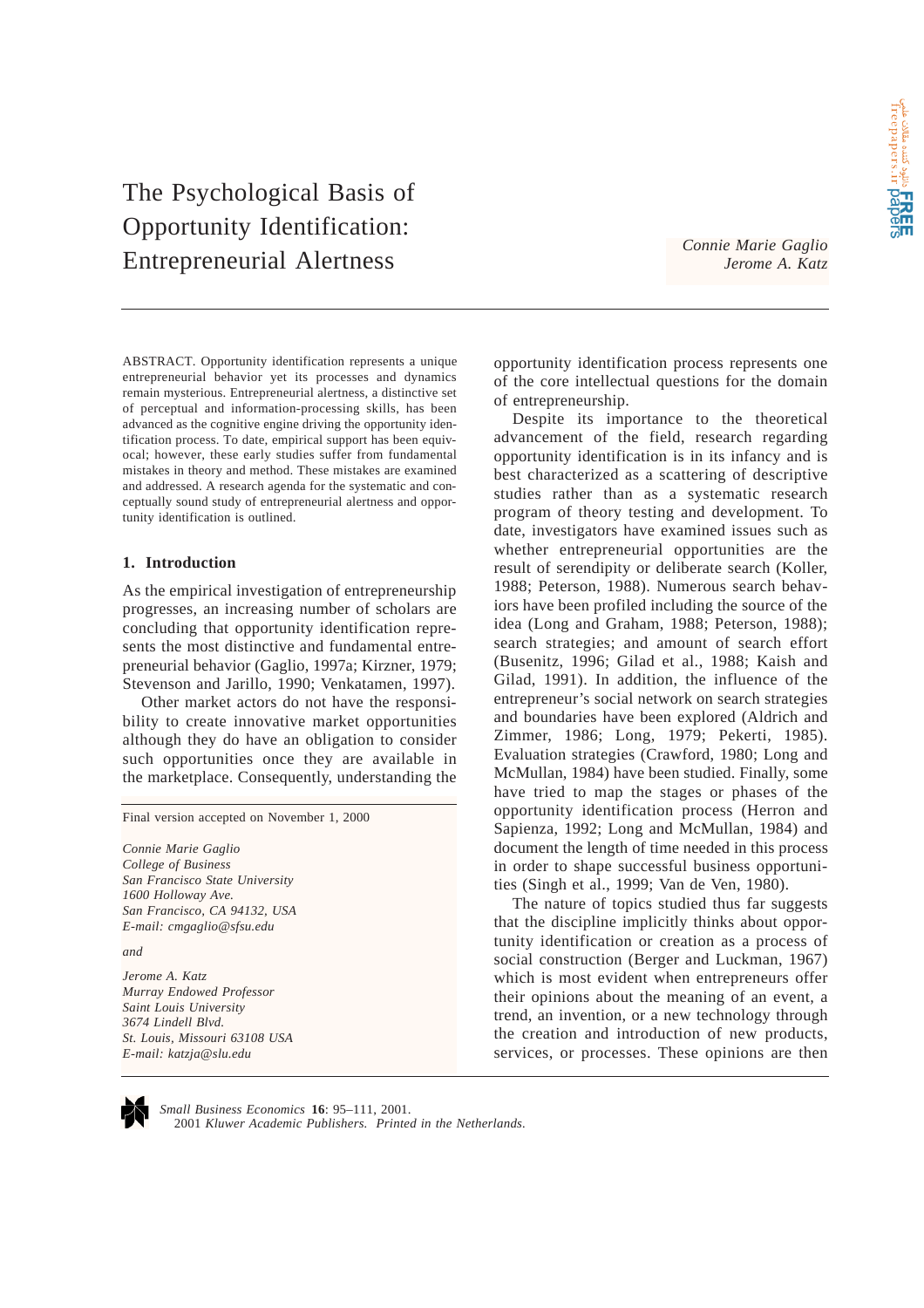legitimated or rejected by the other actors in the marketplace through purchase, consumption and imitation.

The nexus for these reciprocal influences lay in an individual entrepreneur's perceptions and decision-making. Shaver and Scott (1991) pose the salient psychological questions: how are market environments represented and interpreted in the mind of the entrepreneur such that opportunity identification occurs? Do these representations and interpretations differ from those of other market actors? If so, in what ways?

Kirzner (1979) asserts that the mental representations and interpretations of entrepreneurs do indeed differ because they are driven by *entrepreneurial alertness*, a distinctive set of perceptual and cognitive processing skills that direct the opportunity identification process. To date, empirical support for the construct has been equivocal, leading at least one scholar (Busenitz, 1996) to question its value. However, as will be shown shortly, this may follow in part from an unduly narrow approach to the operationalization of theory as well as a potential problem in the match of the psychometric method to the type of phenomenon being studied. As has been noted by others reviewing entrepreneurship research (Carsrud, 1988; Shaver and Scott, 1991) similar problems in design have resulted in findings with little or no explanatory power.

Therefore, the purpose of this paper is to advance theoretical development in the area of opportunity identification. It will start by providing a new translation of the concept of entrepreneurial alertness into its appropriate cognitive and psychological properties. From this new translation a new research agenda will be offered for systematically testing this more inclusive psychological heuristic of the opportunity identification process.

# **2. Entrepreneurial alertness**

The concept of the skill or ability known as entrepreneurial alertness has its origins in the writings of economist Israel Kirzner (1973, 1979, 1985) who has defined alertness in two ways: as "the ability to notice without search opportunities that have hitherto been overlooked" (1979, p. 48) or as

"a motivated propensity of man to formulate an image of the future" (1985, p. 56). To date, the major work on entrepreneurial alertness has focused only on the first definition, to an ambivalent result.

Almost all of the initial empirical investigations of alertness have focused on the means by which an individual might literally "notice without search." For example, Kaish and Gilad (1991) interpret this as having an aptitude to position oneself in the flow of information so that the probability of encountering opportunities without a deliberate search for a specific opportunity is maximized. Therefore, in their operational measures of alertness, they asked founders to recall: (a) the amount of time and effort exerted in generating an information flow; (b) the selection of information sources for generating an information flow; and (c) the cues inherent in information that signal the presence of an opportunity. From this data the authors deduced: (d) the quantity of information in the flow and (e) the breadth and diversity of information in the flow.

Their results conform to expectations in some ways but also reveal some unexpected patterns. Compared to the sample of corporate executives, the sample of new venture founders do appear to spend more time generating an information flow and do seem more likely to use unconventional sources of information. Interestingly, the founders do seem more attentive to risk cues rather than to market potential cues. However, the data also reveal that only inexperienced or unsuccessful founders engage in such intense information collection efforts. Successful founders actually behave more like the sample of corporate executives. Cooper et al. (1995) found a similar pattern of results in their survey of 1100 firms although Busenitz (1996), in an altered replication of Kaish and Gilad's survey, did not. Indeed Busenitz found few significant differences between corporate managers and new venture founders. In addition, validity checks of the survey measures yielded low reliability scores, which led the author to conclude that future research in alertness required improved theoretical and operational precision.

This paper contends that, essentially, Busenitz is correct. Advancement in this research area requires considerable maturation. Most importantly, it requires that investigators shift their focus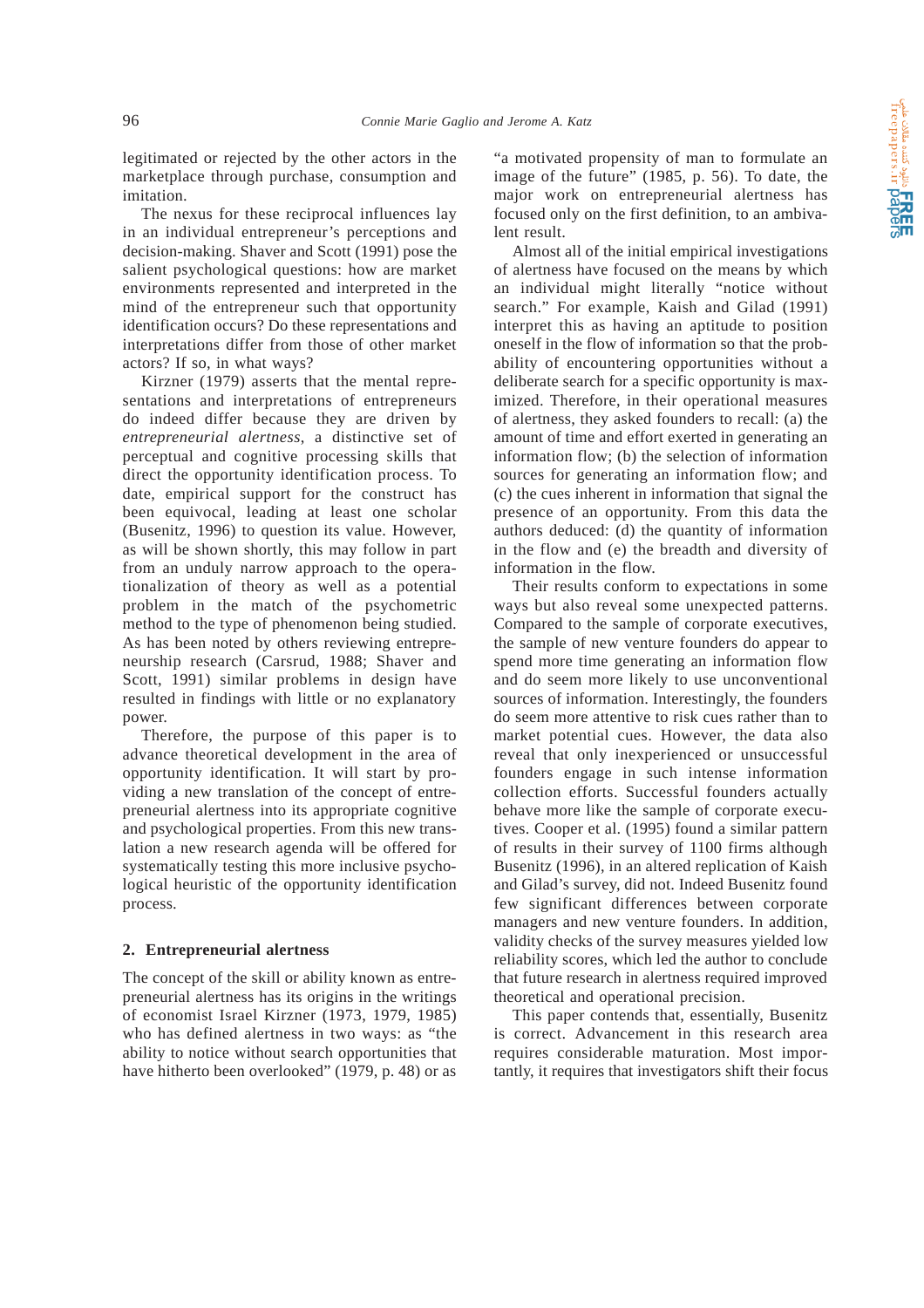from the phrase "without search" in the first definition of alertness to the whole of Kirzner's (1973, 1979, 1980, 1985) theory regarding entrepreneurial alertness. In particular, investigators need to consider and incorporate the more comprehensive definition of alertness as motivated propensity. Such an approach, if successful, would account for finding without search but place it in a more powerfully descriptive and predictive context.

Supporting this approach is a body of work that includes extensive comparisons of how alert and non-alert people behave in the marketplace. These comparisons suggest a distinctive set of perceptual and reasoning behaviors that may not necessarily depend upon information gathering efforts nor upon cues inherent in the information. Rather, the exercise of these abilities and behaviors leads to a "shrewd and wise assessment of the realities" (Kirzner, 1980, p. 7) which may lead to those flashes of insight known as opportunity identification. Kirzner maintains that the crucial difference between opportunity finders (aka entrepreneurs) and non-finders can be found in their relative assessment of the market event or situation. In other words, compared to other market actors, entrepreneurs have a better grip on reality because they perceive it more accurately and are better at inferring the likely implications and consequences.

This leads to a new, more mature, operationalization of entrepreneurial alertness. Logically, the alert individual or entrepreneur must perceive the market environment correctly (veridical perception); identify the true driving forces and critical factors; and infer the real relational dynamics among these elements (veridical interpretation). Veridical perception and interpretation enable entrepreneurs to discern when the existing way of producing or distributing goods and services or indeed the products and services themselves may no longer work because of significant market or social changes. Furthermore, the alert individual correctly infers the commercial potential of the situation.

Valid tests of the theory of entrepreneurial alertness must focus on the core assertions of veridical perception and veridical interpretation, assuming of course, that these phenomena are defined and measured in psychometrically appropriate ways.

The study of entrepreneurial alertness requires answers to Shaver and Scott's original questions about opportunity identification. Kirzner's contribution is that his theory predicts how alert and non-alert market actors will behave. In a discipline so bereft of theory, this can be a welcome gift.

## **3. The psychological schema of alertness**

Schema are dynamic, evolving mental models that represent an individual's knowledge and beliefs about how physical and social worlds work. These mental models help direct attention and guide information processing and reasoning for any specific event, real or imagined. If Kirzner is correct, alert individuals have more accurate mental models. Therefore, in order to understand how the market environment is represented in the mind of the entrepreneur and whether such representations differ from non-entrepreneurs, schema content and dynamics must be investigated.

Perceptions and interpretations of the marketplace or of an industry can vary among individuals for many reasons including differences in schema content and complexity. Cognitive psychologists (Chase and Simon, 1973, Chi et al., 1982) have demonstrated that the differences in the decisions and performance of experts and novices can be traced back to differences in schema content. Specifically, experts have more complex schema characterized by extensive crosslinks to other schema. These linkages enable experts to see patterns developing, to detect anomalies more quickly, and so forth. It is possible, then, that the behavioral differences Kaish and Gilad uncovered simply reflect differences between experts and novices; that is, differences in schema content and complexity. The inexperienced or unsuccessful founders were still developing their industry schema while successful founders had achieved or were close to expert status.

# *Chronic schema*

Perceptions and interpretations can also vary because of the particular schema, or part of a schema, that is called upon in response to a real or imagined event or stimulus. Activation can be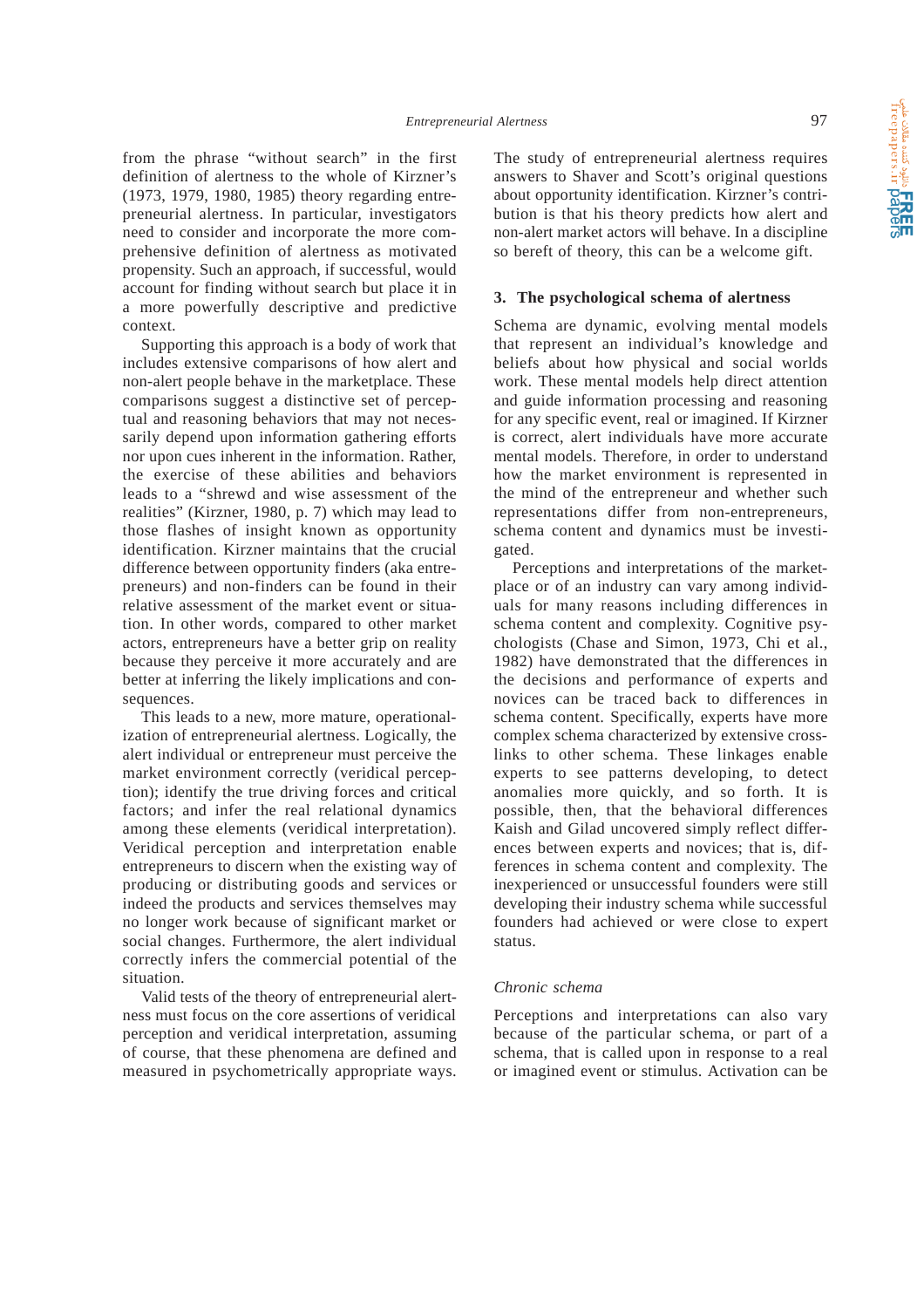influenced by many factors such as information primacy, schema accessibility, or personal motives. In addition, psychologists have observed that some people habitually activate a particular schema, regardless of its appropriateness to the moment (Fiske and Taylor, 1991; Higgins and King, 1981). Psychologists refer to that schema as a "chronic" schema. Everyone employs several chronic schema such as the self or male/female. The influence of these schema is so pervasive and constant that while the individual can consciously activate and use them, he or she is rarely aware of doing so, which is precisely the point of a chronic schema. Some people create additional chronic schema to guide their perceptions and understanding – eternal optimists or pessimists, for example.

What matters for the theory of entrepreneurial alertness is that habitual or chronic schema activators appear to be especially sensitive to key schema features or attributes such that they can quickly yet accurately notice these in ambiguous situations or regardless of information load (Bargh, 1989; Fiske and Taylor, 1991). Furthermore, research evidence indicates that the habitual use of a particular schema "automates" it to the extent that activation occurs without the individual's attentional or intentional control (Bargh and Pratto, 1986). Habitual use would explain how alert entrepreneurs may be able to "notice without search." Thus the early Kirzner definition might be reset in a more powerfully descriptive context, given earlier as a *desiderata* for a more mature theory of alertness.

So differences in perceptions and interpretations that lead to differing assessments (which may ultimately lead to opportunity identification) will vary among market actors because of differences in schema activation, schema content, and degree of schema complexity. Differing not only in content, these assessments will differ in quality, with actors possessing more realistic (i.e., veridical) schema doing a better job of projecting the future and guiding their actions or their firm's actions towards the future. If the schema, their underlying processes, and their applications to the real world are all potentially accessibly in theory and operationalization, it seems plausible to propose an investigation of entrepreneurial alertness. Such an effort would start with the proposition there is a chronic schema that heightens the individual entrepreneur's awareness to the possibility of innovations that have commercial potential – what could be called an alertness schema.

### *Modeling a schema of entrepreneurial alertness*

At this stage of the research process, the goal is to demonstrate the existence of a schema of entrepreneurial alertness. This will be done by developing a series of hypotheses describing the operation of the proposed schema. In future research, if the hypotheses can be supported, the underlying model of entrepreneurial alertness would be shown to exist as described. The general flow of this section will follow the sequence depicted in Figure 1, starting with instances of disequilibrium in the market, and moving through the stages of schema application by alert and non-alert individuals.

*The process of entrepreneurial alertness*. In its essential form, the theory of alertness (Kirzner, 1979, 1985, 1992) asserts that the difference between alert and non-alert individuals lay in the different decisions they make about their current circumstances. Non-alert individuals fail to identify or create entrepreneurial opportunities because they misjudge their market environment and the kind of behavior demanded by the moment. These different types of non-alert individuals will be profiled later. For the moment, it is important to note that non-alert individuals either do not detect, or they ignore, or they discount informational cues indicating that current way of "doing business" (that is, producing or marketing) may no longer be as efficient or as effective or both. Consequently, non-alert individuals believe that their behavioral requirements consist of allocating their existing resources in ways that historically have had the highest probability of maximized returns or have been congruent with previous institutional responses.

Alert individuals, prompted by a schema emphasizing objective accuracy, apprehend the changing environmental cues and realize that the appropriate behavior at that moment requires reassessment of the situation and the environment, in other words, figuring out what is really going on.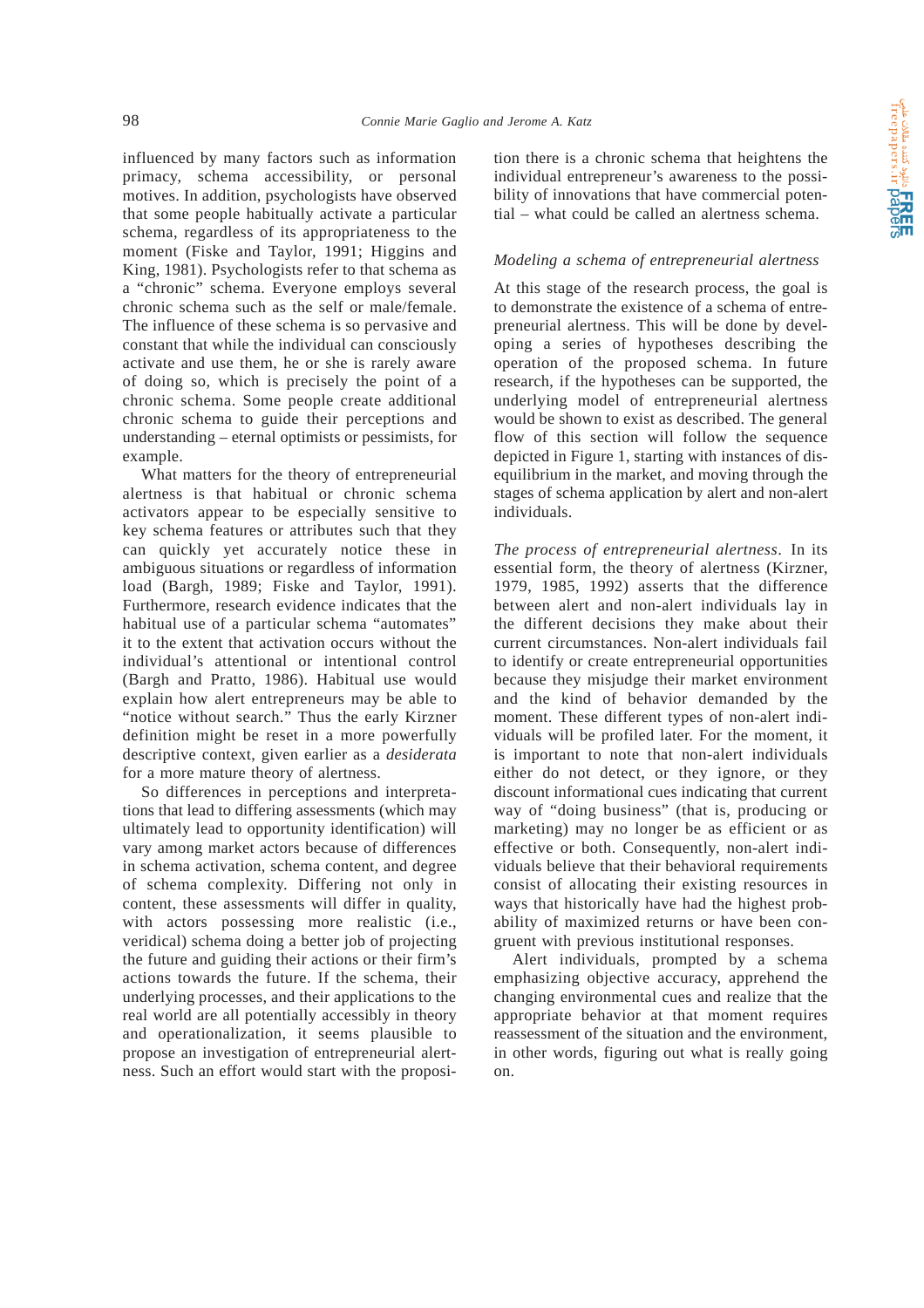

Figure 1. Alertness and the opportunity identification process.

Figure 1 depicts the hypothesized cognitive underpinnings of the opportunity identification process if driven by entrepreneurial alertness. Like all schema, alertness directs attention (in this case towards the novel, unusual or contrary) and guides information processing (towards the integration of the unusual event even if it means rethinking the existing means-ends framework or the way things are done). Specifically, the theory of alertness proposed that unlike most market actors, who accept information as given, alert individuals may simply have a habit of being contrary and/or looking for change. Periodically, the results of this habit may challenge the entrepreneur's current understanding and the entrepreneur is confronted with the option of ignoring or discounting the new possibilities or with assessing their impact on the existing relevant schema. Counterfactual thinking and mental simulations facilitate the reassessment process and may (but not always) indicate that it is necessary to radically alter the contents or the relational dynamics of schema and the existing means-ends framework. Occasionally, (but not always) this alteration process affords an insight about the commercial value of the newly found or reconfigured information, in which case a market opportunity has been identified or created. Whether the opportunity should be pursued is a separate question.

*Recognizing events of disequilibrium*. What would an alertness schema contain and how would it work if it were to lead to a more accurate or superior assessment of a market situation? Kirzner (1979, 1985) posits that the alert individual is especially sensitive to signals of market disequilibrium, which can occur at the macroeconomic and microeconomic levels.

Macroeconomic disequilibrium is the most common form at the moment and in Kirzner's theory, the less considered form. In this situation, market disequilibrium arises from disruptive changes brought about because of new technology, knowledge, demographics, or social values that, as Drucker (1985) observed, force industries to reinvent themselves through radical innovation. Therefore, it seems logical to expect an alertness schema to include mental models of these kinds of changes and specifically extensive representations of the kinds of signals or cues that would indicate not just the presence of these disruptions but more importantly, to their *potential* presence. Indeed, it is probable that an alertness schema directs attention and focus to search for anomalies, the unexpected or anything remotely new or different.

Non-alert individuals are not necessarily oblivious to major disruptions in the marketplace. When anyone encounters something different or unexpected that is signaled in a clear, unam**ا REE**<br>freepapers.ir paper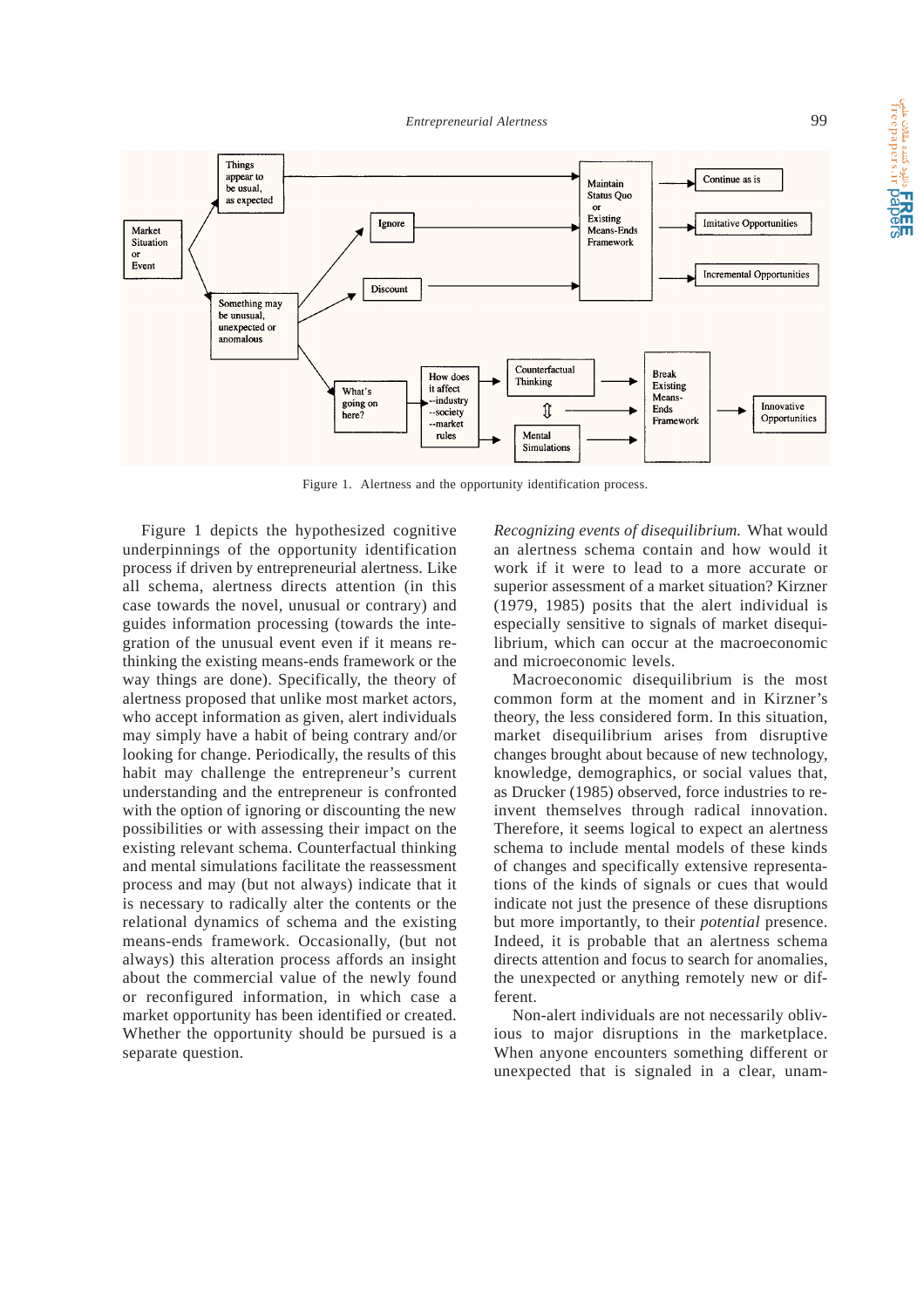biguous, strong and persistent way, he or she will attempt to accommodate the new information (Fiske, 1993). Weick (1995) notes that these kinds of disruptions trigger extensive "sensemaking" efforts within organizations; research suggests that the context or framework used for sensemaking may lead non-alert actors away from the conclusion that an entirely new assessment is needed.

Kiesler and Sproull (1982) contend that managers activate their organizational culture as the schema to guide assessment of a situation and that the historical perspective inherent in that schema tends to bias managers against noticing the less forceful or more subtle signals of market change. However, Cowan (1986) found that managers do notice signals of change but use the organization schema to discount the meaning of these signals. In perhaps the most interesting line of research, Johnson et al. (1991) found that there are a group of people who do appear to be more attuned to cues of anomalies and inconsistencies. However, like Cowan, Johnson et al., found that the mere notice of cues did not lead to any special insight. Some people explained or discounted each anomaly when encountered and this interpretive behavior allowed them to conclude that nothing had or would change; that is, they could maintain the status quo. Only those who attempted to integrate the perceived anomalies or inconsistencies into a pattern then formed hypotheses that the status quo may not be the most accurate description of that particular situation.

While disruptive macroeconomic market changes are forceful and generally more easy to discern, they are only one source of market disequilibrium. The other source is microeconomic – a less dramatic form but one that has the advantage of being ever present because it is inherent in the marketplace. Ongoing microeconomic market disequilibrium arises from the everyday mistakes market actors make in their investment, production, and distribution decisions and actions. These mistakes create pockets of disequilibrium, which become evident as underpriced products, unused capacity, unmet needs, and so on. In more popular terms, these pockets represent market niches, the favored spawning ground of new business opportunities.

Kirzner appears more interested in market dis-

equilbrium on the microeconomic level; indeed, his comparisons of alert and non-alert individuals are primarily embedded in this context. Once again, the key question is what would an alertness schema contain such that it facilitates the anticipation or detection of these mundane pockets of disequilibrium? It is entirely possible that alert entrepreneurs simply recognize the fact that misapprehension and bad judgment occur and they try to capitalize on it. If so, an alertness schema would probably include mental models for detecting the "herd mentality" of other market actors and for developing contrarian positions as the initial reference point for a shrewd assessment of a particular market situation. Again, this does not guarantee that the contrarian niches or pockets of opportunity will be successful.

The discussion regarding the alternative sources of market disequilibrium is important because investigators will have to examine both in their operationalizations of market environments when testing for the existence of entrepreneurial alertness. Regardless of the source or kind, the theory of entrepreneurial alertness predicts that alert individuals will be more sensitive to early indicators of disequilibrium. This leads to Hypothesis 1:

H1: *In any given market situation, alert individuals are more sensitive to signals of market disequilibrium than non-alert individuals*.

*Changing schema vs. information*. Schema theory assumes that people engage in a kind of pattern matching between environmental stimuli and the information stored in the activated schema (Fiske and Taylor, 1991; Mitchell and Beach, 1990). If the pattern match is good enough, attention turns to action and developing a response. If the pattern match is not good enough – that is, when the individual detects something unusual or unexpected, then additional cognitive processing is required. When actors are motivated to be accurate, they usually try to integrate the new information within their existing schema by creating new subcategories or new causal links that increase the differentiation and complexity of their schema (Fiske and Taylor, 1991; Sherman et al., 1989). If the actor places a higher value on quick action or if he or she feels it is socially desirable to adhere to a schema, then the actor will either discount the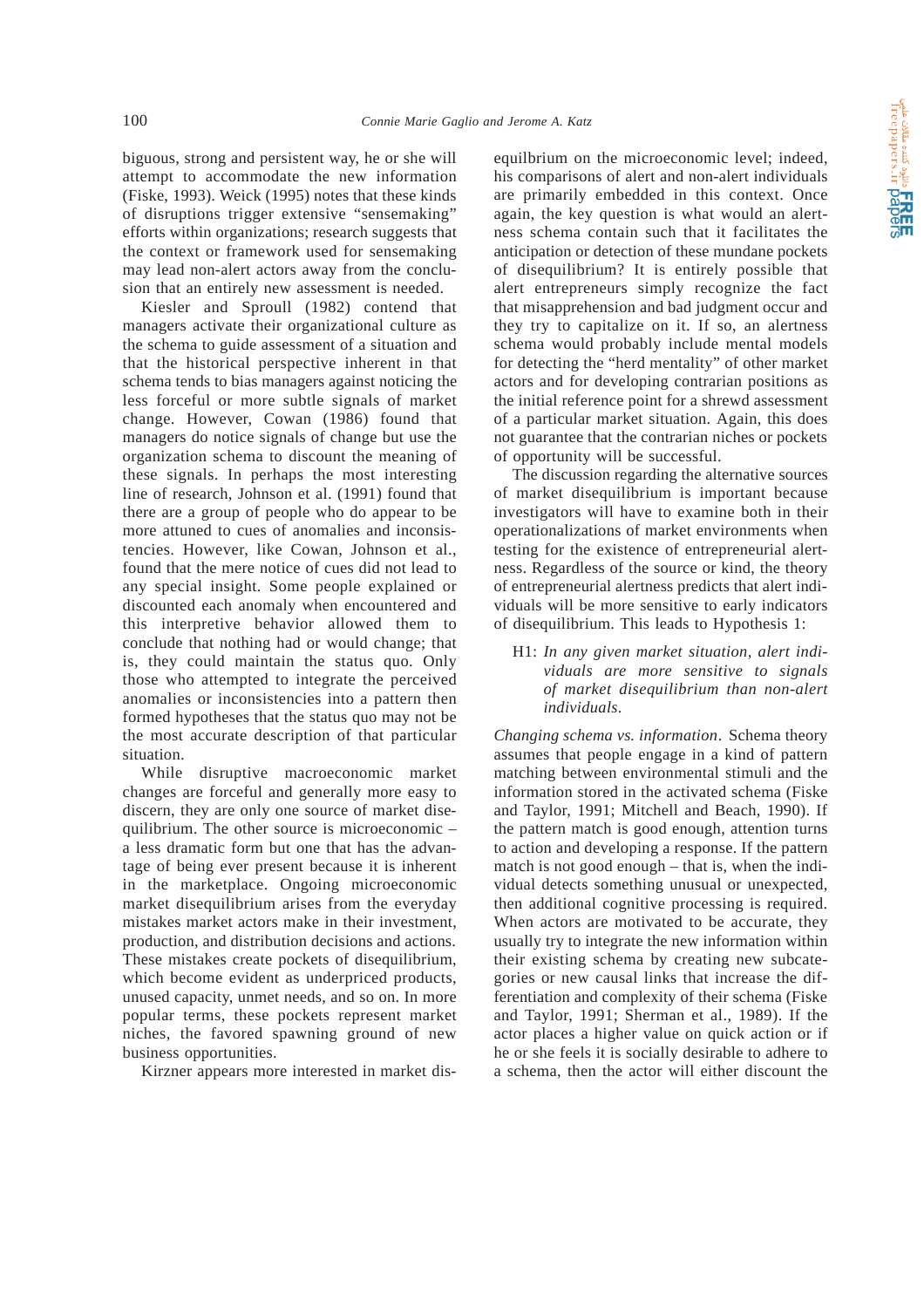new information or engage in elaborate re-interpretations that maintain the structure and dynamics of the existing schema (Fiske, 1993; Kiesler and Sproull, 1982). Given the nature of this cognitive dynamic, the theory of alertness would predict:

H2: *Alert individuals will change their schema to accommodate non-matching information; non-alert individuals will change the information*.

*Cognitive error control*. The failure to recognize and integrate information regarding market disequilibrium are not the only kinds of cognitive mistakes non-alert actors can make. Kirzner (1985) identified several other assessment mistakes non-alert individuals may make: (a) failure to recognize that assumptions were never or no longer are appropriate; (b) ignorance of new resource availability; (c) excessive optimism or pessimism about resource availability; (d) excessive optimism or pessimism regarding probable results of actions or decisions. The common thread in all these mistakes appears to be inaccuracy. The chain of inaccurate processing may begin with the non-alert individual simply following the human tendency to uncritically accept and use information only in its original form (the "concreteness principle," Slovic, 1972) or to unquestioningly accept the initial frame of reference (the "framing effect," Kahneman and Tversky, 1986).

If alert individuals are not making these kinds of cognitive processing mistakes, then it seems logical to conclude than an alertness schema includes a dynamic that induces skepticism about information perceived and that questions, if not challenges, the initial frame of reference. In fact, Gunderson (1990) maintains that veridical perception simply means a willingness to challenge assumptions and perceptions, much like a good scientist. Alert individuals then, take to heart and have integrated into their schema the graduate student mantra: "what are the three other ways to think about this?" – another form of contrarian perception and reasoning! This leads to hypothesis 3:

H3: *In any given market situation, alert individuals will be impervious to framing effects will non-alert individuals will succumb*.

*Accuracy vs. timeliness*. Kirzner examines at considerable length the theoretical proposition that alert individuals have veridical (accurate) perception and interpretation. For example, the four forms of inaccuracy discussed above represent one type of threat to veridical perception. Therefore, it would seem logical to conclude that accuracy is a major component of an alertness schema, perhaps even the driving force of the schema.

From a psychological perspective, the issue of accuracy is somewhat problematic because accuracy can also be considered part of an individual's motivation that *triggers* the activation of a particular schema. A central tenet of cognitive psychology is that people employ information processing tactics that best facilitate their goals (Fiske, 1993; Showers and Cantor, 1985) and that one of the first decisions people must make, implicitly or explicitly, in any information processing episode is whether their goal is to be completely accurate or to act quickly.

This stark choice minimizes a crucial and distinctive element of opportunity identification, that is its time-limitedness. Pockets of microeconomic disequilibrium can quickly change, be filled, or become exhausted. The window of opportunity when viewing macroeconomic changes is also limited and shrinks substantially as other actors see the opportunity and visibly exploit it. Thus there is a need to balance perceptual accuracy with time-to-action or timeliness. Even managers embedded in a corporate context recognize the time-limitedness of opportunities.

Weick (1979) argues that managers need to process information in ways that are just good enough to determine the course of action. He suggests that most managers stop their sensemaking activities when they have found the first plausible explanation or framework regardless of its accuracy (Weick, 1995). Isenberg's (1986) detailed analysis of managerial decision-making appears to confirm Weick's supposition that managers feel more pressure to act than to be absolutely accurate in their analysis. In other words, what is proposed and observed in managerial decision-making is a simple application of March and Simon's (1958) satisficing concept where enough analysis is done to satisfy personal and peer expectations of adequate consideration and therefore, adequate accuracy.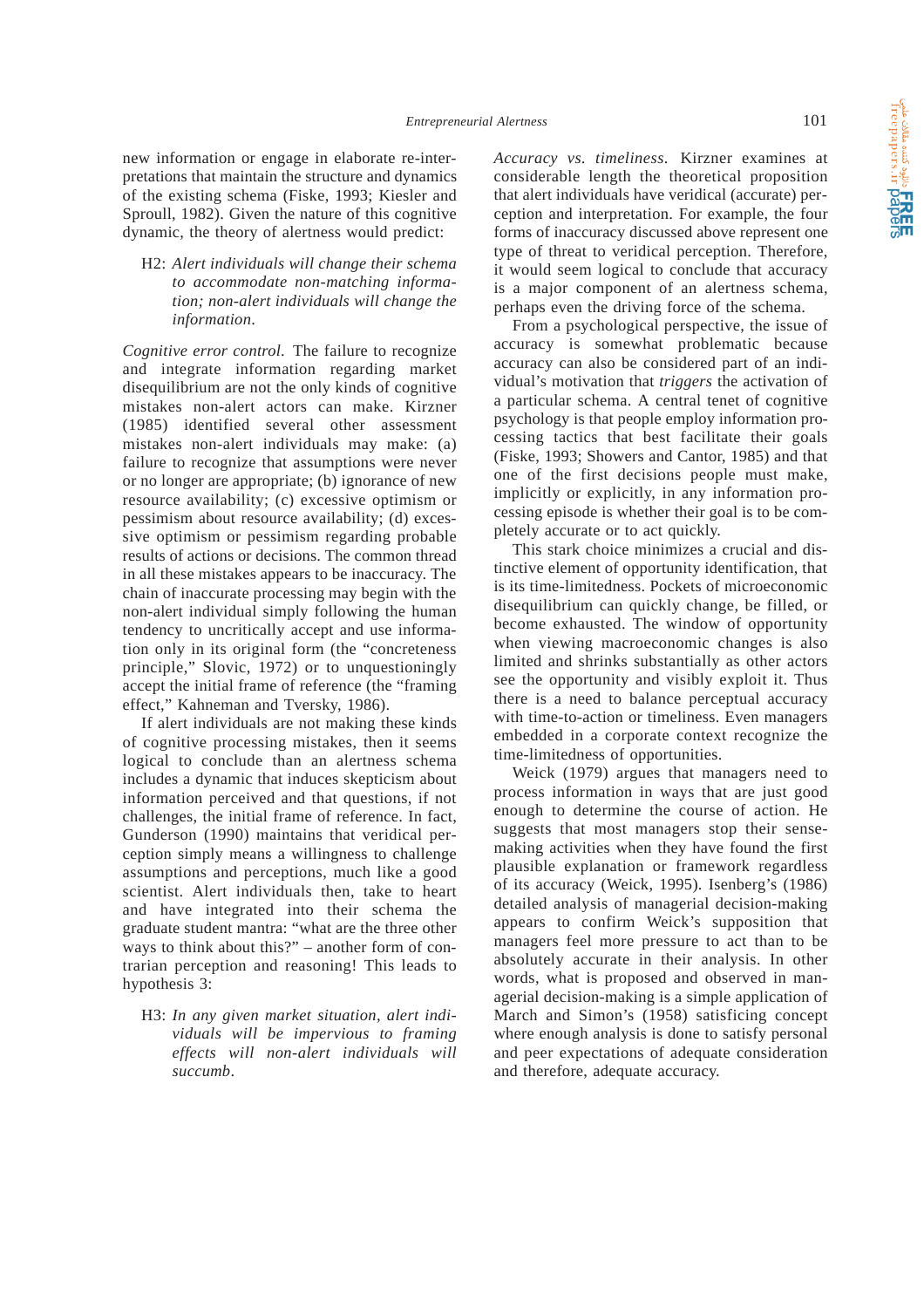When alertness is conceptualized as a chronic schema, the tradeoff between timeliness and accuracy is blurred because one advantage of a chronic schema is that information about key schema attributes can be processed quickly without sacrificing accuracy. Therefore, we would predict that alert individuals will not accept a satisficing goal as they balance their information-processing strategies with the demands of timeliness.

## H4: *Non-alert individuals will satisfice; alert individuals will seek objective accuracy*.

*Schema complexity*. As noted earlier, an observable difference between experts and novices or between creative and non-creative individuals is the degree of schema elaboration, content complexity, and cross linkages with other schema. Research into expert performance suggests that, beyond a certain level of preparation (which will vary by domain), experience and education do not inevitably lead to more elaborate and complex schema (Bonner and Pennington, 1991; Camerer and Johnson, 1991). What does lead to the increase in complexity necessary to achieve expert status are increasingly complex and hence veridical or realistic mental representations of causal patterns and interacting factors. The availability of these complex patterns as a single unit of information is the mechanism that produces comparatively more accurate, albeit very fast opportunity identification and problem solving in experts than in the novices (Chase and Simon, 1973; Chi et al., 1982).

An important caveat from research about expert performance is that it is domain specific and does not extend to all areas of life. For purposes of our discussion, we define the domain of interest as the market environment or what might be called the "business world." Given the kind of information processing and schema revisions we predict alert individuals to make, we would expect an alertness schema to contain elaborate mental models about the cues indicating market disequilibrium as well as elaborate and complex models about the process of disequilibrium and its range of outcomes. Therefore, we predict:

H5: *Alert individuals will have more complex schema about change in the market environment than the non-alert*.

*Schema cross-linkages*. In addition to elaborate and complex representations, we would expect to see numerous cross linkages with other schema. For example, an alert individual would not only have anticipated when the Baby Boomers would hit middle age but his/her alertness schema would continue to direct attention towards the ways in which demographics have typically caused change and go looking for relevant preliminary evidence. This near-expert status (perhaps brought on by habitual use) enables the alert individual to detect a pattern in the midst of the level of noise change normally generates. Furthermore, we would expect to see extensive cross-linkages to industry schema and socio-political schema such that alert individuals automatically consider the implications of these changes for the relevant industry. This leads to hypothesis six:

H6: *Alert individiuals will have more complex schema about their industry or social environment or market process or any combination thereof*.

Figure 2 diagrams what an alertness schema and its cross-linkages might look like.

*Schema change – counterfactual thinking*: Counterfactual thinking (e.g., what if; if only, etc.) is a fairly normal response to unexpected events (Roese and Olsen, 1995). However, we would expect alert and non-alert people to use counterfactual thinking in different ways. Non-alert individuals most likely use the typical strategy for dealing with the unexpected which is to mentally undo the unusual circumstance that caused the unexpected outcome. Mentally undoing the unusual highlights its abnormal quality but also shifts focus back to the usual, that is, towards normalcy. This kind of counterfactual thinking may be one of the cognitive mechanisms for discounting. On the other hand, if alert individuals increase the complexity of their schema and change their schema to accommodate novel events, we would expect alert individuals to mentally maintain the unusual circumstance and use counterfactual thinking to undo other elements in the causal sequence as he or she imagines how the unusual information will affect other elements or other schema. Furthermore, it is possible that alert individuals undo several causal links, which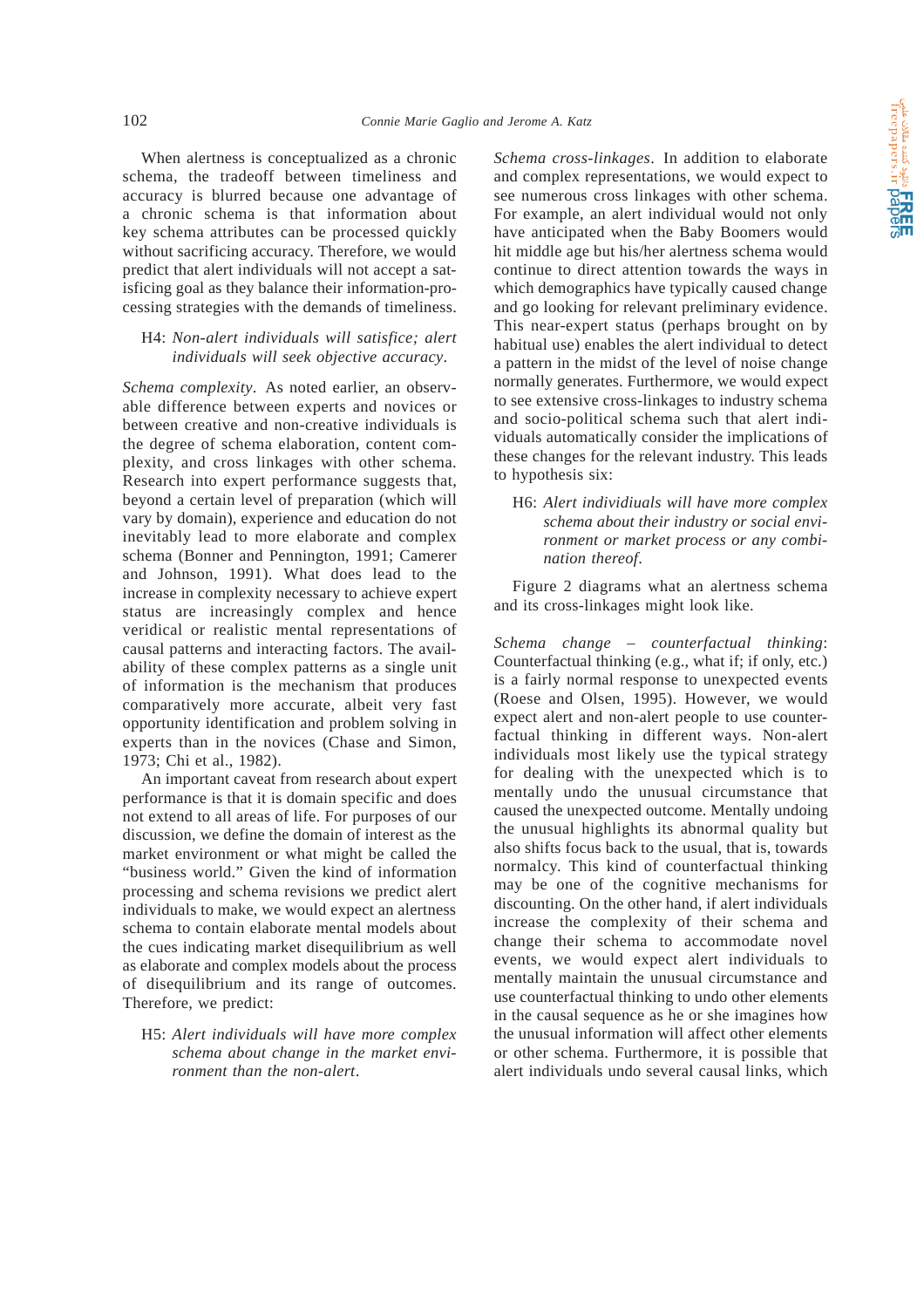*Entrepreneurial Alertness* 103



Figure 2. Alertness schema and hypothesized cross-linkages.

would lead them to break the existing means-end framework. Therefore, we would predict:

H7: *Alert people engage in counterfactual thinking that undoes causal sequences; non-alert people engage in counterfactual thinking that undoes the unusual cause only*.

*Schema change – frame-breaking*. The alert individual's extraordinary abilities in discernment that lead to a conclusion about changing times and events, while necessary, do not inevitably lead to the identification or creation of entrepreneurial opportunities. Opportunity identification at this level (that is, breakthrough or innovative) depends on the alert individual using his or her insights about disequilibrium to recognize when it becomes necessary to radically reconfigure his or her understanding of the industry, or society, or the marketplace, or more probably, all three.

Kirzner (1985) refers to this as breaking the existing means-ends framework. He considers this step to represent the heart and soul of entrepreneurial alertness and to be the strongest point of difference between entrepreneurs and other market actors. Non-entrepreneurial decision-makers focus on how to work effectively within the existing framework; that is, they attempt to make good decisions about how to allocate their scarce resources in order to maximize return. This presumes that the development of the means and ends occurred earlier and by someone else. That someone else was an alert entrepreneur from an earlier time who identified new ends to strive for and made new means available.

The belief that breaking the existing meanends framework is a necessary step for genuine innovation can also be found throughout the creativity empirical literature (Amabile, 1983; Csikszentmihalyi, 1996). It has also been addressed in the management literature through Argyris' Type II thinking (Argyris and Schon, 1978) and in the distinction of effectiveness-based decisions (vs. efficiency-based) in Katz and Kahn's (1978) model of organizational effectiveness. Translated to cognitive terms, this step can

slike تننده مقالات علم<br>Treepapers..ir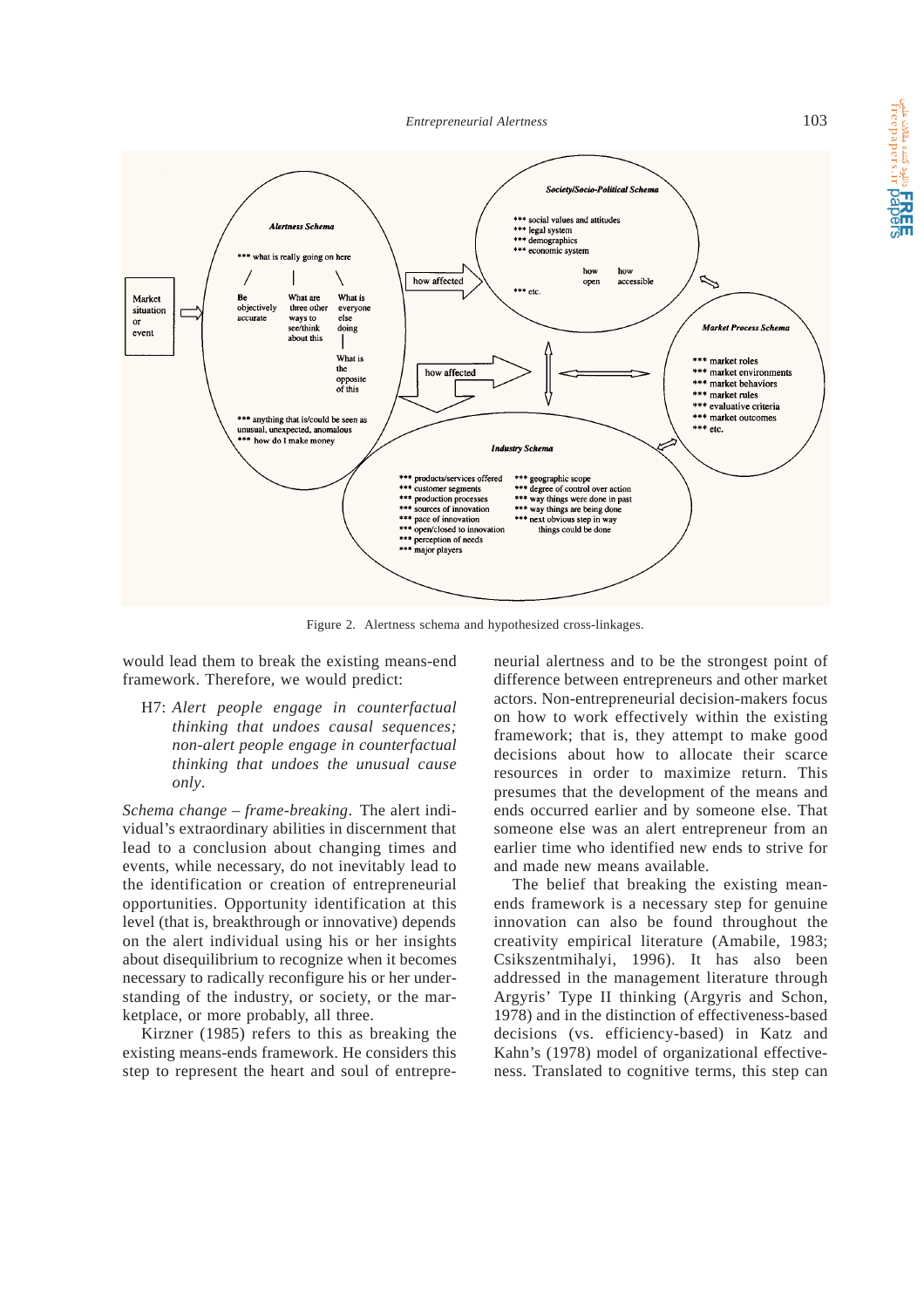be viewed as either a case of breaking the presented frame or as an extreme instance of schema change.

Given the central importance of frame-breaking to the theory of entrepreneurial alertness, we would predict that alert individuals would be more likely to break the existing means-ends framework and indeed, there is some preliminary evidence that this is a crucial step in the identification of entrepreneurial opportunities (Gaglio, 1997b).

# H8: *Alert individuals are more likely to break the existing means-ends framework than non-alert individuals*.

Psychologists have identified several cognitive heuristics for breaking the existing or presented framework: changing category labels (thereby activating different schema); using analogies (thereby making connections between schema); looking for the counterintuitive (another contrarian strategy); and, of course, engaging in counterfactual thinking (thereby undoing outcomes, causes, cause-effect links), or running mental simulations (thereby creating alternatives). We would expect alert individuals to use any or all of these heuristics. Future research may want to examine whether one or more of these heuristics are more likely to facilitate frame-breaking than the others but at this stage of theory development, it is more important to test the hypothesized causal between breaking the existing mean-ends framework and the identification or creation of entrepreneurial opportunities.

*Sensitivity to profit potential*. Finally, there is one more perceptual and cognitive component to an alertness schema based on Kirzner's theory of entrepreneurial alertness: the individual's sensitivity to profit potential. This sensitivity can be reflected in the schema in at least two ways. First, the individual may direct his or her attention to find under-priced products, services, processes, and so on. Secondly, the individual may include the question "how can I make money at this" as part of the assessment process itself. This situation is analogous to the differentiation in the innovation literature between invention and innovation. Invention may involve the identification of a new idea or opportunity but it only becomes an innovation when the invention or idea is translated into a form that demonstrates its economic potential (Kirzner, 1979; Schumpeter, 1971; Timmons, 1999).

Kaish and Gilad (1991) tried to test this proposition in their early study of alertness and found quite the contrary: founding entrepreneurs appeared to be more sensitive to downside risk while corporate managers were more attracted to the market potential. However, the data collection method used in their study (survey of past behaviors) relies on retrospection; this technique confounds the processes of opportunity identification and opportunity evaluation so, in fact, the question of sensitivity to profit potential still requires a definitive empirical test. It is entirely possible that alert individuals are more sensitive to commercial value of ideas and are able to quickly identify or create entrepreneurial opportunities but as they move on to implementation, they become more sensitive to the downside risks as it becomes more apparent that their careers are on the line with each new venture launch (Ronen, 1983).

Mindful that theory development requires making important analytical distinctions such as that between opportunity identification and evaluation, we predict that at the identification state, alert individuals will be more sensitive to the commercial value or profit potential of facts and ideas.

H9: *Alert individuals are more sensitive to the profit potential of ideas and events than non-alert individuals*.

### *The continuum of entrepreneurial alertness*

The prior hypotheses advance a cognitive model of entrepreneurial alertness that reflects the scope of Kirzner's original theoretical formulation. Accounting for the intuitively appealing "notice without search" while shifting focus to the more essential issue of breaking the means-ends framework represents a substantial step forward in the study of entrepreneurial alertness and opportunity identification. However, Kirzner's theory does little beyond differentiating alert individuals from other non-market actors. While this distinction is a beginning and there is much to be learned by contrasting ideal types, such a dichotomy is insufficient and indeed inappropriate for a psycholog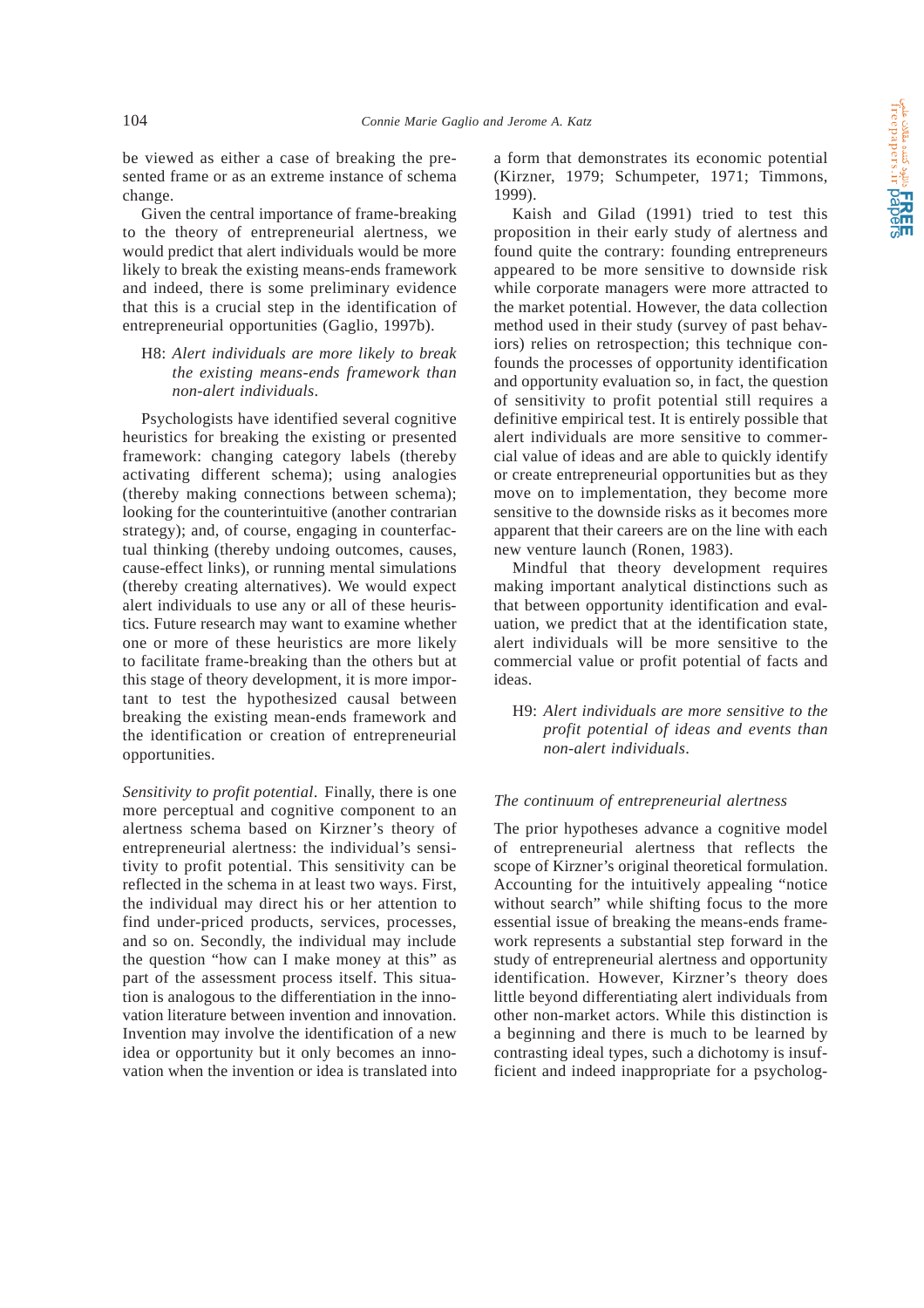ical explanation. Psychologists presume that all skills and abilities, including alertness and opportunity identification, fall along continua and are best conceptualized and measured in these terms (Gehiselliee et al., 1981).

Clearly, Kirzner's theory anchors one end of the alertness continuum; he defines the alert individual (the "10" on a 1 to 10 scale). Such a person recognizes disequilibria and is willing to make changes in the schema, frame, or evaluation process to accurately accommodate, predict, and profit from the new information. Their goal is to correctly assess the new information and its implications. At the other end of the continuum would be truly non-alert people whose perceptual and processing behaviors stand in marked opposition to alert behaviors. Non-alert individuals are not even aware of market situations or events leading to disequilibrium. They are not aware there is data on potential new opportunities for profit. Their goal is the continuation of the status quo.

How can we characterize the kinds of behaviors that lay in between these two anchors? Logic and experience suggest at least two other recognizable points. As noted earlier, there are individuals who are able to detect signals and cues of market disequilibrium or potential disequilibrium but for a number of reasons choose to interpret these cues in ways that discount their impact. The motivations for discounting are numerous. Perhaps the political pressure overwhelms the need for accuracy. Weick (1995) suggests that most actors stop their sensemaking activity when they uncover the first plausible account for the unusual, regardless of its accuracy; such a cognitive strategy may be at work here. It is important to note that this group of actors do not summarily dismiss the new information. Rather their interpretations attempt to make the data fit into existing frameworks or cognitive structures. This group can be called the discounters or marginally alert. When they take action in the marketplace, they may discover business opportunities but they would identify and pursue business opportunities that either represent incremental improvements over existing goods, services, and processes or represent imitations of existing opportunities (recognizing the need for a Blockbuster video store in the neighborhood, for example).

The fourth group consists of individuals who also recognize the signals or cues but elect to ignore them. Such individuals continue to use their standing cognitive structures and dismiss the evidence of disequilibrium. As a result, they achieve their goal which is to continue as before, without any change. This group can be called dismissives or uselessly alert individuals. These considerations lead to hypothesis seven:

H10: *Individuals can be categorized as demonstrating one of four outlooks: assessing (the fully alert individual), discounting (the marginally alert individual), dismissing (the uselessly alert individual) or uninterested (the non-alert individual)*.

### *Non-alert schema*

It is proposed that alert individuals activate a schema that guides their perception and information processing in ways that tunes them in to the subtle market cues and propels them to fully and accurately account for the cues regardless of where it ultimately leads. This may mean that alert individuals develop several alternative frameworks to be tested against reality.

However, not all non-alert individuals mindlessly ignore the world around them. They are making decisions about the allocation of their personal and positional resources and these decisions are based on their understanding of how the world works. What schema are the non-alert activating that interferes with or prohibits an accurate assessment of the situation?

As agents of the firm, it may be expected that managers will activate their organization's schema. Managers may compare current situations with expectations based on the organization's history (Keisler and Sproull, 1982); the organization's past performance; a forecast or plan; the expectations of important stakeholders (Pounds, 1969); the desired strategic direction (Peters, 1979); or the expectations derived from one's position within the organizational structure (March and Simon, 1958; Spencer, 1990). It is possible that because these schema are not chronic, their activation imposes on the non-alert individual's information processing capacity which may then constrain what is noticed and processed. It is also نانود کننده مقالات علمی<br>Treepapers.ir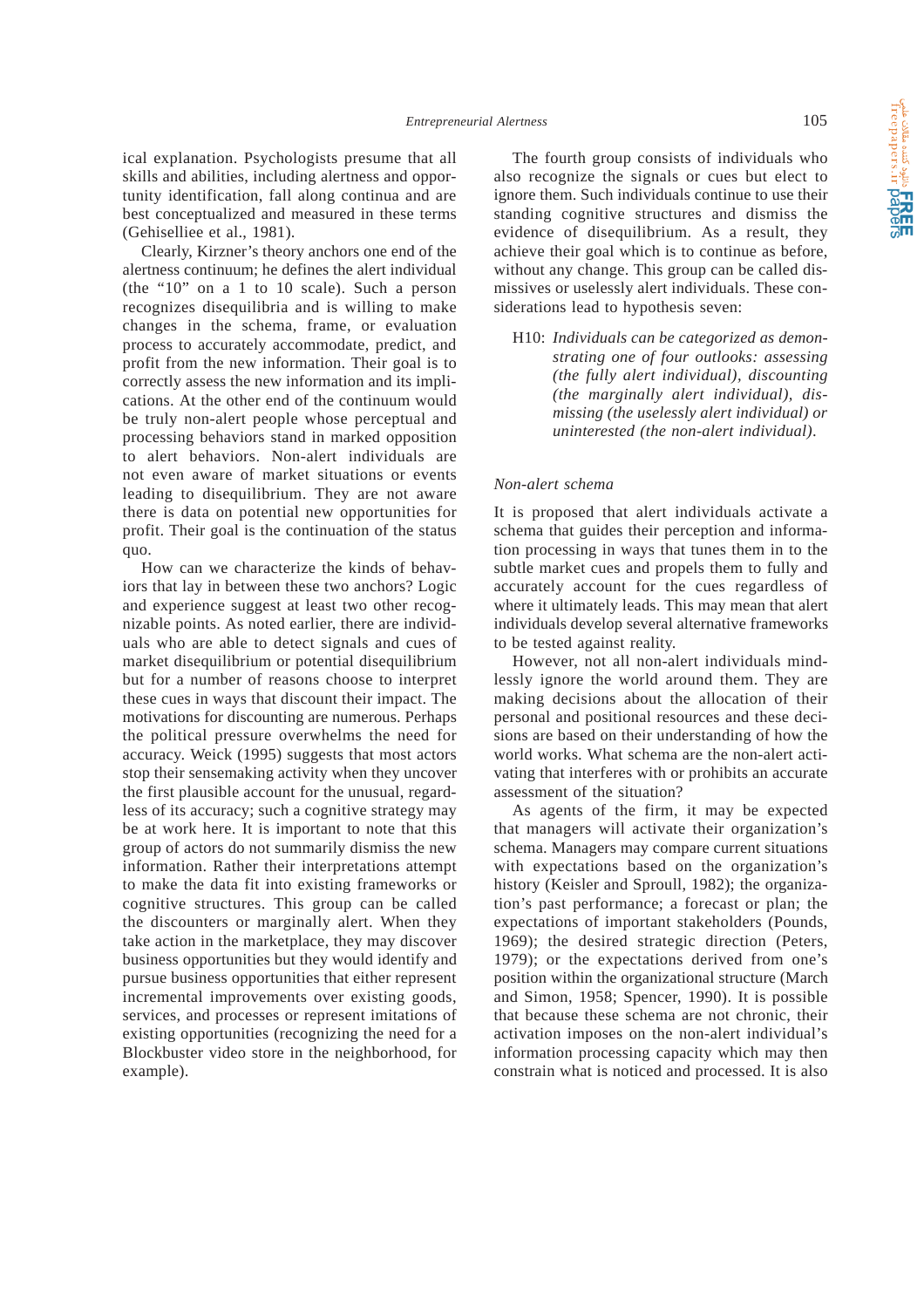conceivable that the activation of these kinds of schema impose real or imagined social or political constraints which again limits what is noticed and processed.

The discussion about non-alert schema thus far appears plausible when considering how managers in an existing organization may perceive and interpret but what kind of schema might non-alert independent businesspeople, the self-employed activate that interferes with an accurate assessment of the market situation? Indeed, many in this group would probably report that they believe they are activating an opportunity identification schema. This may be true in a sense; we believe the way they define opportunity would be substantially different in that they are scanning the market for proven business opportunities in which the opportunity and solution alternatives have been identified and the implementation procedures demonstrated and documented. While this may be effective for the goal of starting a new venture or replacing lost income, this group of non-alert individuals is accepting an external schema (in this case one developed and defined by the marketplace) that still uses past success (even if it was someone else's) as the reference point for perceiving and interpreting information.

The theory of alertness as currently formulated predicts that the non-alert individuals will activate some other schema, most likely a schema most relevant to their current market actor role while the alert individual will activate the alertness schema regardless of its appropriateness to his or her current market role (recall that potential inappropriateness is a hallmark of chronic schema).

H11: *Non-alert individuals will activate a schema from the set of schema already existing and defined by the market*.

# **4. Important considerations and cautions for empirical investigations of alertness**

While the discipline would prefer a paper and pencil inventory of attitudes and behaviors indicating the presence or absence of entrepreneurial alertness, we simply do not know enough to be able to construct inventories or scales that will have the necessary internal and external validity as well as reliability. Those claiming an interest in

entrepreneurial alertness must do the necessary groundwork for the appropriate psychometric operationalization of the concept. There are several crucial theoretical and methodological issues that must be carefully considered and addressed.

## *Theoretical considerations*

*Entrepreneurial alertness vs. entrepreneurship*. Although this paper proposes a model of entrepreneurial alertness, not all of those who demonstrate entrepreneurial alertness will be entrepreneurs. The term entrepreneurial in this paper refers to the creation of wealth, a definition common in economics, and pioneered in entrepreneurship research at Harvard through the works of McClelland (1976) and later by other colleagues (Stevenson et al., 1998). This definitional approach contrasts to definitions based on firm creation (Gartner et al., 1988) or self-employment (Reynolds, 1991). Using the wealth creation approach means that the person demonstrating entrepreneurial alertness could be self-employed or a manager within in existing firm. Such an approach permits the accommodation of entrepreneurial alertness wherever it occurs in the economy – the identification of potential new goods or services to exploit opportunities resulting from alertness schema.

Once found there is nothing in the proposed model of opportunity identification that specifies the organizational form used to bring the opportunity to market. Although the popular press discusses creating new firms as an "opportunity," it is a wholly different matter than what the theory of entrepreneurial alertness considers an opportunity. In fact, the decision to start a firm has been shown to be influenced by other variables that have little or nothing to do with the ability to find market opportunities (Carter et al., 1996; Cooper and Dunkelberg, 1986).

For Kirzner's theory of entrepreneurial alertness, the relevant domain on interest is the market or industry. In this theory, opportunity identification refers to the opportunity to offer new products, services, or processes to the market or industry. The "opportunity" to become selfemployed or to create new ventures is irrelevant in this domain; another theory would be needed to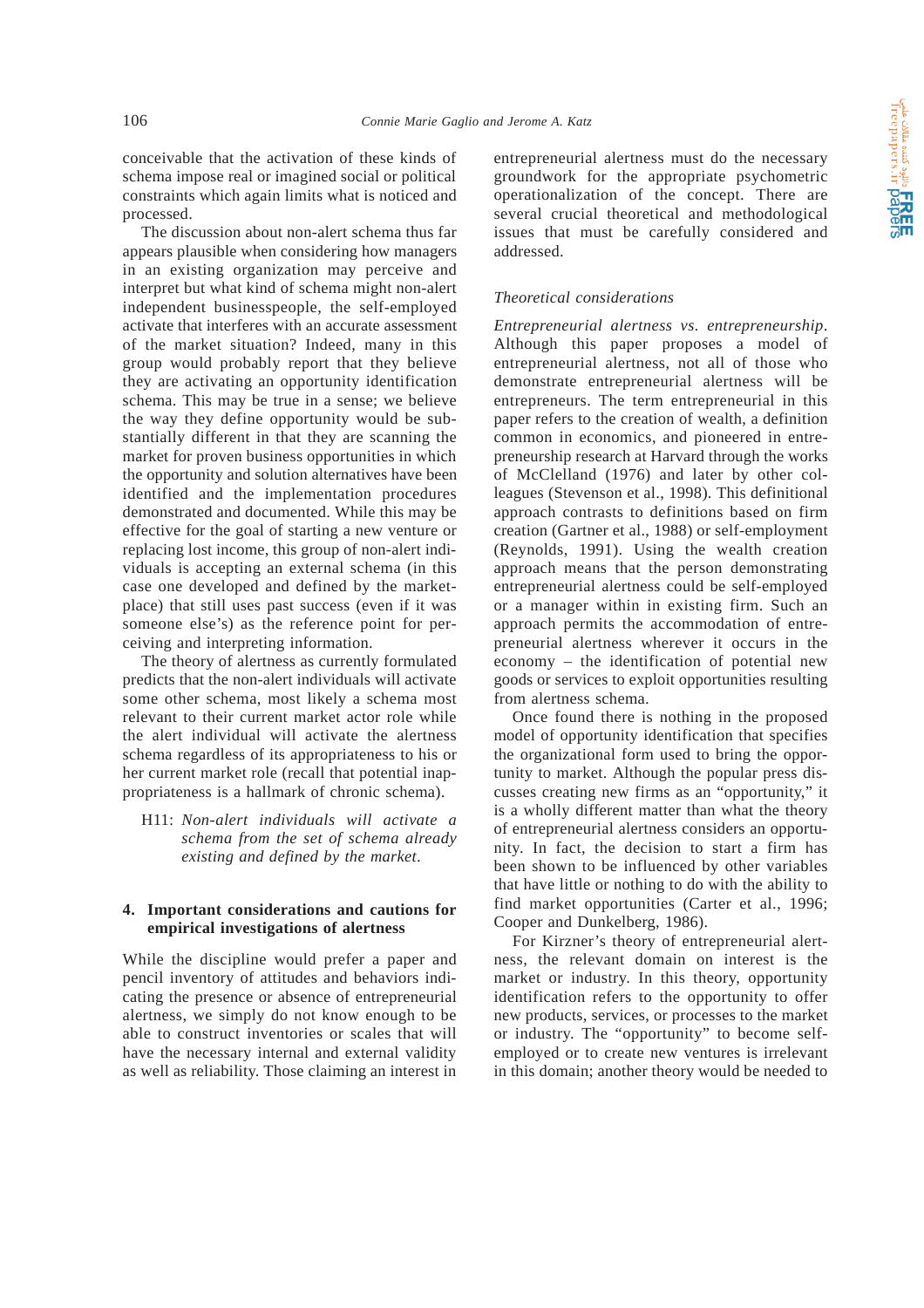explain the decision to start a business. Therefore, operational definitions of alertness must focus on market opportunities and not confound identification of opportunities for new venture creation with identification of new goods and services.

*Opportunities vs. successful opportunities*. Another important theoretical consideration in the development of operational definitions of alertness is avoiding the common confound between opportunities and successful opportunities. While it is entirely possible that the difference between alert entrepreneurs and other business people is that their accurate assessment helps them triangulate on the successful opportunities, it is unlikely. Ultimately, the success of any opportunity depends on a multitude of factors including the entrepreneur's persuasion and communication abilities in order to procure necessary resources and stimulate buyer interest. This distinction is implicit in the wealth creation definitions of entrepreneurship, such as that of Stevenson et al., where the entrepreneur's goal is the exploitation of opportunities, without regard to the personal ownership of resources.

The journey from idea to feasible opportunity to successful opportunity must be explained in a theory of entrepreneurship. This journey may be non-linear and reiterative (Long and McMullan, 1984; Timmons, 1999) but nevertheless it has identifiable stages even if the boundaries between each stage are fuzzy. The theory of entrepreneurial alertness applies to the initial stages of the opportunity-shaping journey and research about alertness must reflect this theoretical limit. Therefore, the commonly accepted practice of asking successful entrepreneurs recount how they "found" their opportunities is problematic for alertness investigators because it allows respondents to collapse all the stages into one moment. This may explain why Busenitz could not find convincing evidence of entrepreneurial alertness.

Finally, and most importantly, the phenomena of interest in this theory are the perceptual and cognitive processes. This also has profound implications for the research methods used to study and test the theory.

#### *Methodological considerations*

*Data collection*. While surveys and in-depth interviews that request the recall of pre-launch or startup activity are convenient and efficient, these forms of data collection do not and *cannot* capture the phenomena of interest. The data collection techniques used in most studies of alertness thus far (Busenitz, 1996; Kaish and Gilad, 1991) have called for retrospection and therefore produced impressions and feelings about cognition, they did not produce the behavioral processes themselves.

Psychologists (Ericsson and Simon, 1984) recommend the use of concurrent verbalizations as the most reliable data collection technique. Concurrent verbalization requires the informant to think out loud while engaged in a task designed to demand the specific cognitive processes of interest. At first glance, this type of data collection may seem too intrusive and too time consuming for use with busy professionals. However, it is possible to get business people to engage in think aloud procedures (Gaglio and Taub, 1992; Isenberg, 1986; Sandberg et al., 1987) with no higher a refusal rate than currently experienced as non-returns in mail surveys. Some respondents will label the various schema they activate, which makes an interesting point of comparison for an investigator. Furthermore, the logistics and operations necessary to permit valid inferences from this technique actually increase the level of control over some kinds of extraneous variables that must be tolerated in survey research.

However, concurrent verbalization is not the only data collection method available. Pencil and paper (or computer assisted) techniques are possible. The fundamental requirement is that informants must *do* the thinking rather than report their perceptions about what they believe about how they thought in the past. Carefully constructed choice scenarios that are the foundation of behavioral decision making research (e.g., Elliott and Archibald, 1989; Highhouse and Yuce, 1996; Kahneman and Tversky, 1979) are examples of pencil and paper techniques that reliably and validly capture cognitive processes. Investigators who choose this route have two concerns. First, the investigators must control the environment so that distractions invoking other schema do not contaminate data collection. Second, reliability نانود کننده مقالات علمی<br>Treepapers.ir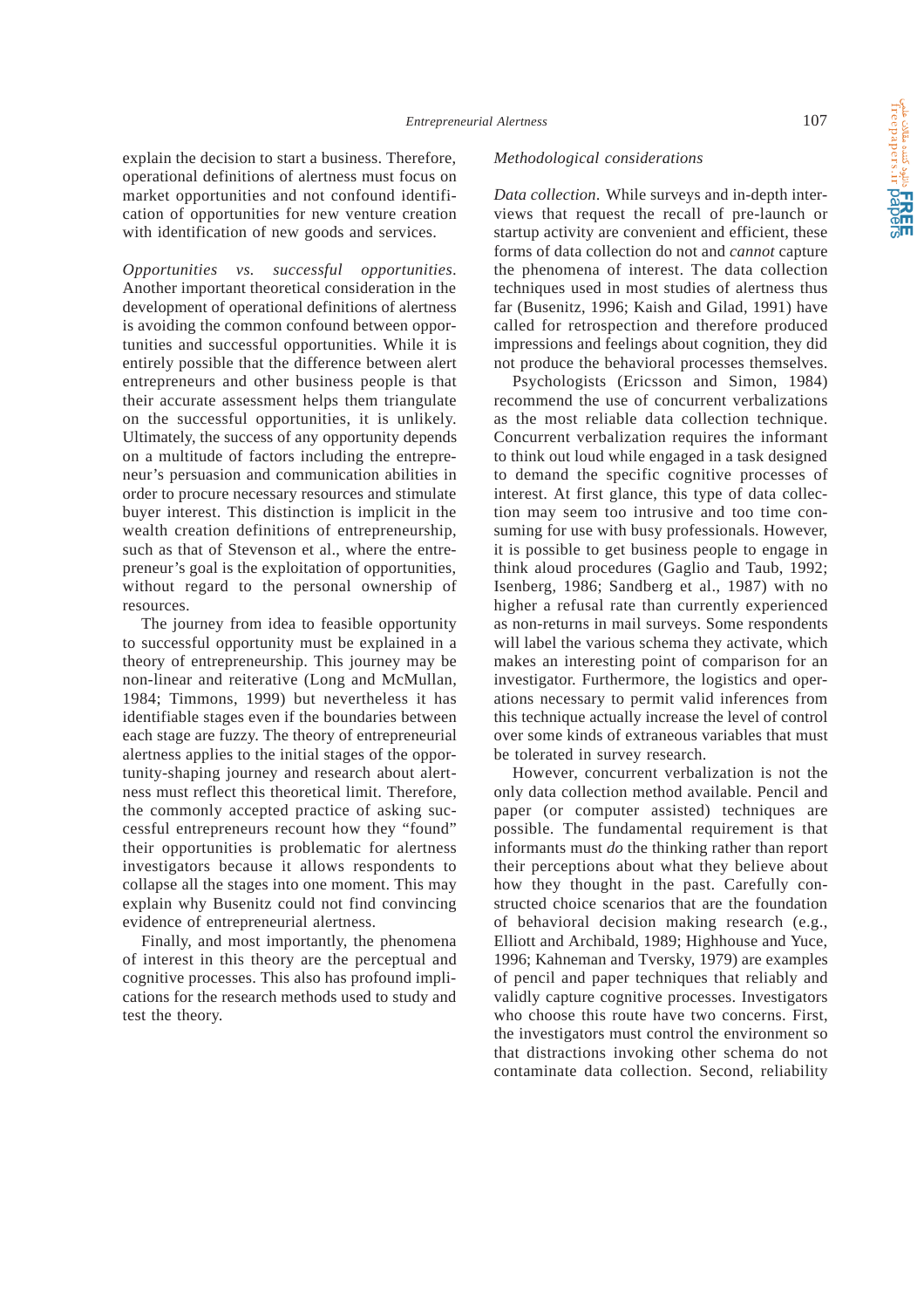and validity in this circumstances depend on the investigator walking a fine line between constructing scenarios that rule out alternative explanations of the decision but are not so forcefully structured that they preordain the decision through a demand characteristic.

*Sampling*. The problem of developing an effective sampling frame for opportunity identification is a problem facing all researchers in the area. It is a problem held in common with entrepreneurship researchers (Katz and Gartner, 1988; Aldrich et al., 1989) and with those interested in studying rare phenomena in any domain (Sudman et al., 1988).

As noted in several contexts above, not all entrepreneurs demonstrate entrepreneurial alertness, nor is entrepreneurial alertness impossible among managers in large organizations. Several approaches to appropriate sampling suggest themselves. Some have been used while others remain to be tested.

The first approach depends on retrospective identification, that is, sampling those who have demonstrated entrepreneurial alertness. This is the model used in most research to date and relies on a *post hoc* identification of relevant individuals. Gilad et al. (1988) for example, identified twentyone practicing entrepreneurs who clearly fit Kirzner's ideal type profile in their pilot study of entrepreneurial alertness. While this approach may make sense for some research questions (e.g., trying to map the contents of an alertness schema), it will be important to avoid the discipline's tendency to combine this type of sampling method with retrospective data collection techniques. As long the research procedures have this group thinking and doing prospectively, the probability of obtaining important insights is very high.

The second approach, prospective identification, develops a sampling frame based on those individuals whose position should place them in close proximity to entrepreneurial alertness. Both Kaish and Gilad and Busenitz used this procedure for developing their samples. While this approach seems logical and more likely to produce a large sampling frame, it can be fraught with confounds. For example, using state tax rolls uncovers a comprehensive list of the self-employed. If an investigator wants to study the self-employed in

order to uncover some of the differences between alert and non-alert individuals (again assuming prospective data collection), the sampling procedure would appear valid. If however, one wanted to use the self-employed as a proxy for alertness and compare cognitive processes with corporate managers or investors, then the technique will be suspect because of the confound between selfemployed and entrepreneurship discussed earlier.

Another alternative for sampling would be to use a population modeling approach. If the ability to unearth or create opportunities is not as rare as currently believed, then using samples drawn from the general population becomes expedient. For example, Carter et al. (1996) used this approach to study nascent entrepreneurs in the United States and found that the incidence of consideration to become self-employed was quite high although the incidence of actually doing activities that led to self-employment was quite low. It is practically a truism among entrepreneurship educators that "ideas are a dime a dozen." If true, then this sampling method would make sense for use in studies of opportunity identification. It may also make sense for those investigators who want to distinguish among imitative opportunities or ideas (which probably are a dime a dozen), incremental opportunities and truly innovative opportunities (which is the domain of alertness theory).

Finally, the experimental or quasi-experimental approach opens up an interesting avenue for future research. For those elements of entrepreneurial alertness that can be modeled in vignettes and simulations such as sensitivity to signals of disequilibria (H1) or framing effects (H3) or counterfactual thinking (H7) or changing schema (H2), future research could even use samples of MBA entrepreneurship students to produce reliable results about the cognitive processes of this theoretically narrow topic.

Obviously, the choice of sampling method depends on the research question and the nature of the phenomenon under investigation. For future studies of entrepreneurial alertness, we hope authors discuss their sampling procedures in greater detail with special attention given to the concerns outlined above.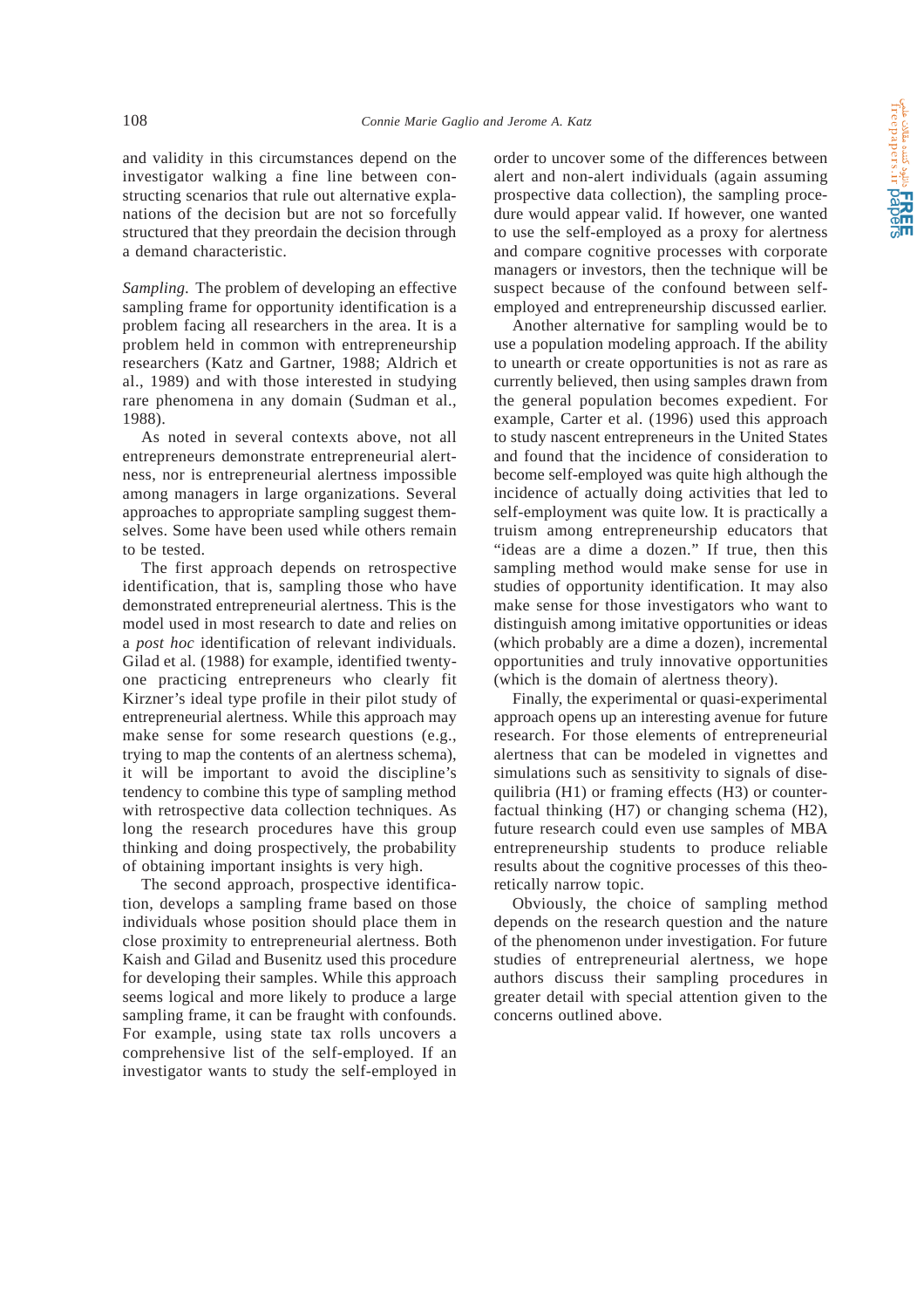# **5. Conclusion**

As noted earlier, Shaver and Scott (1991) assert that anyone claiming an interest in the opportunity identification process among entrepreneurs would have to address the essential issues of how market environments are represented in the minds of entrepreneurs and whether these representations differed from those of other market actors in any substantial way. This article has detailed a conceptual model and research agenda designed to answer these questions based on a comprehensive and cognitive approach to the theory of entrepreneurial alertness. Specification of behaviors along an alert/non-alert continuum has generated hypotheses whose tests should provide insight into the core questions.

While the model presented and the discussion of crucial operational considerations represent a substantial advance in this line of inquiry which has been hampered by equivocal results, nonetheless, it represents only the first step. Ultimately, an explanation of entrepreneurial alertness as a chronic schema must address: (a) the content of the schema; (b) how it works; (c) whether it is truly chronic; (d) how it is acquired; (e) why it is acquired; (f) whether it facilitates veridical perception and interpretation; (g) its role in the opportunity identification process – that is, does alertness have a direct, mediating or a lack of effect on an individual's ability to identify entrepreneurial opportunities. Logic and expediency dictate that compelling answers to the first and last issues should be formed before pursuing the remaining questions. Furthermore, the issue of motivation for both alert and non-alert actors will require more consideration than time and space permit here. It is our hope that this article prompts a fruitful line of research and debate that will lead to improvements in theories about alertness, opportunity identification, and entrepreneurship.

#### **Acknowledgements**

The authors gratefully acknowledge I. Kirzner, W. Gartner and S. Winter for their insights and comments of earlier drafts.

#### **References**

- Aldrich, H. E., G. Kalleberg, P. Marsden and J. Cassell, 1989, 'In Pursuit of Evidence: Sampling Procedures for Locating New Businesses', *Journal of Business Venturing* **4**(6), 367–387.
- Aldrich, H. E. and C. Zimmer, 1986, 'Entrepreneurship Through Social Networks', in D. L. Sexton and R. W. Smilor (eds.), *The Art And Science of Entrepreneurship*, Cambridge, MA: Ballinger, pp. 3–23.
- Amabile, T., 1983, *The Social Psychology of Creativity*, New York: Springer-Verlag.
- Argyris, C. and D. A. Schon, 1978, *Organizational Learning*, Reading, MA: Addison-Wesley.
- Bargh, J. A., 1989, 'Conditional Automaticity: Varieties of Automatic Influence in Social Perception and Thought', in J. S. Uleman and J. A. Bargh (eds.), *Unintended Thought*, New York: Guilford, pp. 3–51.
- Bargh, J. A. and F. Pratto, 1986, 'Individual Construct Accessibility and Perceptual Selection', *Journal of Experimental Social Psychology* **22**, 293–311.
- Berger, P. L. and T. Luckman, 1967, *The Social Construction of Reality*, New York: Anchor Books.
- Bonner, S. E. and N. Pennington, N., 1991, 'Cognitive Processes and Knowledge as Determinants of Auditor Expertise', *Journal of Accounting Literature* **10**, 1–50.
- Busenitz, L. W., 1996, 'Research on Entrepreneurial Alertness', *Journal of Small Business Management* **34**(4), 35–44.
- Camerer, D. F. and E. J. Johnson, 1991, 'The Process-Performance Paradox in Expert Judgment: How Can the Experts Know So Much and Predict So Badly?' in K. A. Ericsson and J. Smith (eds.), *Towards a General Theory of Expertise: Prospects and Limits*, Cambridge: Cambridge University Press, pp. 195–217
- Carsrud, A. L., 1988, 'Social Science Disciplines and Entrepreneurship Research', in R. Peterson and K. Ainslie (eds.), *Understanding Entrepreneurship*, London, ON, Canada: National Centre for Management Research and Development.
- Carter, N. M., W. B. Gartner and P. D. Reynolds, 1996, 'Exploring Startup Event Sequences', *Journal of Business Venturing* **11**(3), 151–167.
- Chase, W. G. and H. A. Simon, 1973, 'The Mind's Eye in Chess', in W. G. Chase (ed.), *Visual Information Processing*, New York: Academic Press, pp. 215–281.
- Chi, M. T. H., R. Glaser and E. Rees, 1982, 'Expertise in Problem Solving', in R. S. Sternberg (ed.), *Advances in the Psychology of Human Intelligence*, Vol. 1, Hillsdale, NJ: Erlbaum, pp. 1–75.
- Cooper, A. C. and W. C. Dunkelberg, 1986, 'Entrepreneurship and Paths to Business Ownership', *Strategic Management Journal* **7**(1), 53–69.
- Cooper, A. C., T. B. Folta and C. Woo, 1995, 'Entrepreneurial Information Search', *Journal of Business Venturing* **10**, 107–120.
- Cowan, D. A., 1986, 'Developing a Process Model of Problem Recognition', *Academy of Management Review* **11**, 763–776.
- Crawford, C. M., 1980, 'The Idea Evaluation Function in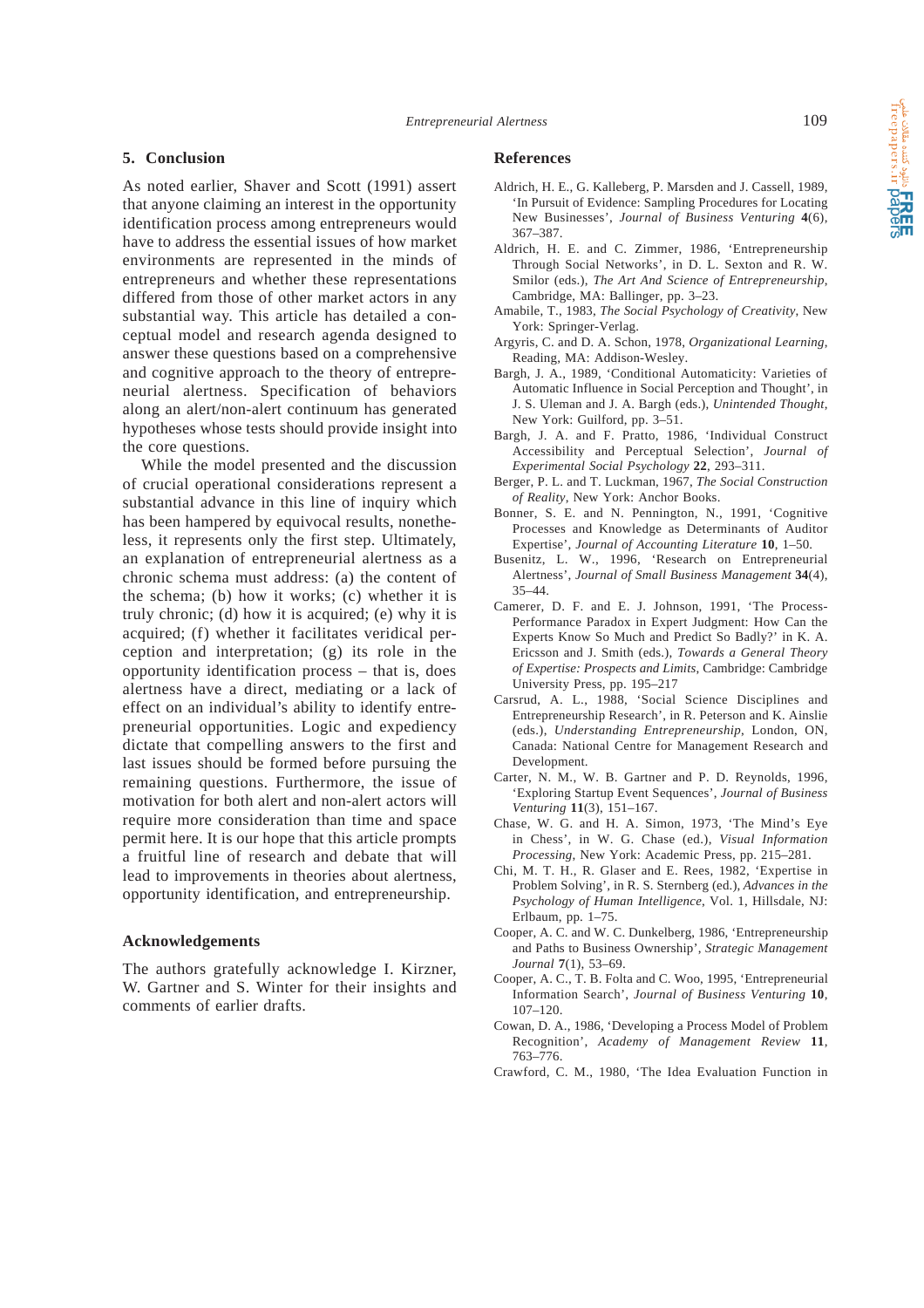Smaller Firms', *Journal of Small Business Management* **18**(2), 31–40.

- Csikszentmihalyi, M., 1996, *Creativity*, New York: HarperCollins.
- Drucker, P. F., 1985, *Innovation and Entrepreneurship*, New York: Harper and Row.
- Elliott, C. S. and R. B. Archibald, 1989, 'Subjective Framing and Attitude Towards Risk', *Journal of Economic Psychology* **10**, 321–328.
- Ericsson, K. A. and H. A. Simon, 1984, *Protocol Analysis: Verbal Reports as Data*, Cambridge, MA: MIT Press.
- Fiske, S. T., 1993, 'Social Cognition and Social Perception', *Annual Review of Psychology* **44**, 155–194.
- Fiske, S. T. and S. E. Taylor, 1991, *Social Cognition*, 2nd ed., New York: McGraw Hill.
- Gaglio, C. M., 1997a, 'Opportunity Identification; Review, Critique and Suggested Research Directions', in J.A. Katz (ed.), *Advances In Entrepreneurship, Firm Emergence and Growth*, Vol. 3, pp. 139–202,
- Gaglio, C. M., 1997b, *The Entrepreneurial Opportunity Identification Process*, Ph.D. Thesis, University of Chicago.
- Gaglio, C. M. and R. P. Taub, 1992, 'Entrepreneurs and Opportunity Recognition', in N. C. Churchill, S. Birley, W. D. Bygrave, D. Muzyka, C. Wahlbin and W. E. Wetzel, Jr. (eds.), *Frontiers of Entrepreneurship Research*, Wellesley, MA: Babson College.
- Gartner, W. B., J. W. Carland, F. Hoy and J. A. C. Carland, 1988, 'Who Is an Entrepreneur? Is the Wrong Question', *Entrepreneurship Theory and Practice* **12**(4), 11–33.
- Gehiselliee, E., J. P. Campbell and S. Zedeck, 1981, *Measurement Theory for the Behavioral Sciences*, San Francisco: Freeman.
- Gilad, B., S. Kaish and J. Ronen, 1988, 'The Entrepreneurial Way with Information', in S. Maital (ed.), *Applied Behavioral Economics* **2**, 481–503,
- Gunderson, G., 1990, 'Thinking About Entrepreneurs: Models, Assumptions and Evidence', in C. A. Kent (ed.), *Entrepreneurship Education*, New York: Quorum Books, pp. 41–52.
- Herron, L. and H. Sapienza, 1992, 'The Entrepreneur and the Initiation of New Venture Launch Activities', *Entrepreneurship Theory and Practice* **17**(1), 49–55.
- Higgins, E. T. and G. King, 1981, 'Accessibility of Social Constructs: Information Processing Consequences of Individual and Contextual Variability', in N. Cantor and J. F. Kihlstrom (eds.), *Personality, Cognition and Social Interaction*, Hillsdale, NJ: Lawrence Erlbaum, pp. 69–121.
- Highhouse, S. and P. Yuce, 1996, 'Perspectives, Perceptions and Risk-Taking Behavior', *Organizational Behavior and Human Decision Processes* **65**(2), 159–167.
- Isenberg, D. J., 1986, 'Thinking and Managing: A Verbal Protocol Analysis of Managerial Problem Solving', *Academy of Management Journal* **29**(4), 775–778.
- Johnson, P. E., K. Jamal and R. G. Berryman, 1991, 'Effects of Framing on Auditors Decisions', O*rganizational Behavior and Human Decision Processes* **50**(1), 75–105.
- Kahneman, D. and A. Tversky, 1979, 'Prospect Theory: An Analysis of Decision Under Risk', *Econometrica* **47**(2), 263–291.
- Kahneman, D. and A. Tversky, 1986, 'Choices, Values, and Frames', *American Psychologist* **39**(4), 341–350.
- Kaish, S. and B. Gilad, 1991, 'Characteristics of Opportunities Search of Entrepreneurs Versus Executives: Sources, Interests, General Alertness', *Journal of Business Venturing* **6**(1), 45–61.
- Katz, D. and R. L. Kahn, 1978, *The Social Psychology of Organizations*, New York: Wiley.
- Katz, J. and W. B Gartner, 1988, 'Properties of Emerging Organizations', *Academy of Management Review* **13**(3), 429–441.
- Kiesler, S. and L. Sproull, 1982, 'Managerial Response to Changing Environments: Perspectives on Problem Sensing from Social Cognition', *Administrative Science Quarterly* **27**, 548–570.
- Kirzner, I., 1973, *Competition and Entrepreneurship*, Chicago: University of Chicago Press.
- Kirzner, I., 1979, *Perception, Opportunity, and Profit*, Chicago: University of Chicago Press.
- Kirzner, I., 1980, 'The Primacy of Entrepreneurial Discovery', in A. Seldon (ed.), *The Prime Mover of Progress*, London: The Institute of Economic Affairs, pp. 5–30.
- Kirzner, I., 1985, *Discovery and the Capitalist Process*, Chicago: University of Chicago Press.
- Kirzner, I., 1992, 'Entrepreneurship, Uncertainty and Austrian Economics', in B. J. Caldwell and S. Boehn (eds.), *Austrian Economics: Tensions and New Directions*, Boston, MA: Kluwer Academic Publishers, pp. 85–102.
- Koller, R. H., 1988, 'On the Source of Entrepreneurial Ideas', in B. A. Kirchoff, W. Long, W. McMullan, K. H. Vesper and W. E. Wetzel (eds.), *Frontiers of Entrepreneurship Research*, Wellesley, MA: Babson, pp. 194–207.
- Long, N., 1979, 'Multiple Enterprise in the Central Highlands of Peru', in S. M. Greenfield, A. Strickon and R. T. Aubey (eds.), *Entrepreneurs in Cultural Context*, Albuquerque, NM: University of New Mexico Press, pp. 123–158.
- Long, W. and W. E. McMullan, 1984, 'Mapping The New Venture Opportunity Identification Process', in J. A. Hornaday, F. A. Tardley, J. A. Timmons and K. H. Vesper (eds.), *Frontiers of Entrepreneurship Research*, Wellesley, MA: Babson College, pp. 567–591.
- Long, W. and J. B. Graham, 1988, 'Opportunity Identification Process: Revisited', in G. E. Hills, R. W. Laforge and B. J. Parker (eds.), *Research and the Marketing/Entrepreneurship Interface*, Chicago: Office of Entrepreneurial Studies, University of Illinois, Chicago.
- March, J. G. and H. A. Simon, 1958, *Organizations*, New York: Wiley.
- McClelland, D. C., 1976, *The Achieving Society*, New York: Irvington Press
- Mitchell, T. R. and L. R. Beach, 1990, 'Toward An Understanding of Intuitive and Automatic Decision Making', *Organizational Behavior and Human Decision Processes* **47**, 1–20.
- Pekerti, A., 1985, *The Personal Networks of Successful Entrepreneurs*, Ph.D. Thesis, University of Southern California.
- Peterson, R. T., 1988, 'An Analysis of New Product Ideas in Small Business', *Journal of Small Business Management* **26**, 25–31.